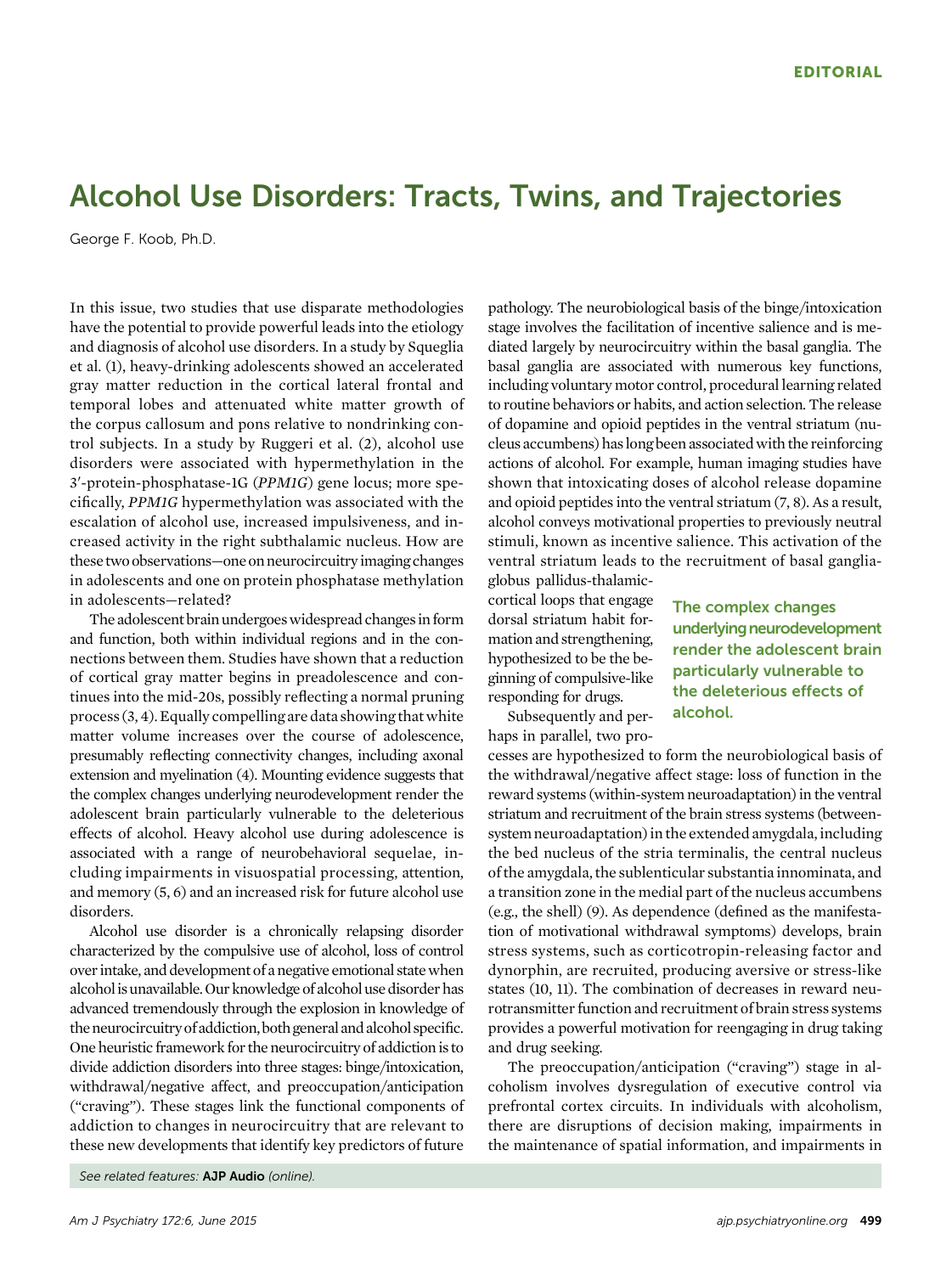behavioral inhibition, all of which can drive craving. One can conceptualize two opposing systems for such executive function: a go system and a stop system. The go system consists of the anterior cingulate cortex and dorsolateral prefrontal cortex and engages habits via the basal ganglia. The stop system consists of the ventrolateral prefrontal cortex and orbitofrontal cortex and inhibits the basal ganglia incentive salience system and extended amygdala stress system. Thus, deficits in the prefrontal cortical control of basal ganglia and extended amygdala function may represent a key mechanism to explain individual differences in the predisposition or vulnerability to alcohol use disorders, helping to perpetuate excessive alcohol intake, compulsive behavior, and relapse.

Based on this neurocircuitry background, the observations in Squeglia et al. (1) and Ruggeri et al. (2) become intimately related. In the Ruggeri et al. study, hypermethylation was identified in 18 monozygotic twin pairs nonconcordant for alcohol use disorder using a genome-wide methylation analysis and then associated with the escalation of alcohol usein a sample of 499 adolescents from the IMAGEN study. Using microarray analysis, the authors identified 77 regions that exhibited alcohol use disorder-associated differential methylation, and 68% of these were hypermethylated in the affected twins. The most significant hypermethylation associated with alcohol use disorder was found for PPM1G. A more detailed analysis and validation was conducted in the sample of 499 adolescents from the IMAGEN study, and an association with the escalation of drinking between ages 14 and 16 was observed. Moreover, the escalation of drinking was associated with impulsiveness, which in turn was also associated with PPM1G hypermethylation. Increased PPM1G methylation is accompaniedbydecreasedmRNAlevels.Whatisevenmore remarkableis the observation that protein phosphatase hypermethylation was linked to brain activation in the subthalamic nucleus, where the authors found a positive association between PPM1G methylation and blood-oxygen-level-dependent response in the right subthalamic nucleus. The subthalamic nucleus is a key part of a frontal basal ganglia thalamic pathway that includes the prefrontal cortex (12, 13). The prefrontal cortex mediates the inhibition of manual movements via activation of the subthalamic nucleus (part of the prefrontal cortex control of impulsivity). Indeed, in rodent studies, lesions of the subthalamic nucleus have been reported to block impulsivity and the development of compulsive drug-seeking behavior (14–16).

In the Squeglia et al. study (1), adolescents who had engaged in episodes of heavy drinking presented faster declining volumes in some neocortical gray matter regions and smaller increases in regional white matter volumes relative to nondrinking adolescents. Two particularly important and unique aspects of this study were the longitudinal assessments and the large sample size (59 nondrinking adolescent control subjects and 75 adolescent heavy drinkers who were followed from ages 13 to 24, with at least two scans for each subject). Longitudinal assessments provide insights into the effects of alcohol on normal adolescent neurodevelopmental trajectories. Given the normal beneficial processes of neuronal pruning, one could argue that one may have been more likely to observe less pruning in the heavy drinkers, but this was not the case. Indeed, the authors suggested that the pattern of decreased gray matter may reflect "accelerated but nonbeneficial pruning" or "premature cortical gray matter decline similar to senescent volume declines seen in adult alcoholics or even 'normal' aging." Another key element of the Squeglia et al. study is that male and female heavy-drinking adolescents sustained similar alterations in developmental trajectories of cortical and white matter brain volume growth.

One could superficially argue that an imaging study in heavy-drinking adolescents and a twin study that isolates epigenetic hypermethylation in the discordant twin have little, if anything, that links them, other than heavy drinking. However, the imaging changes were most prominent in the lateral frontal cortex, and the epigenetic changes were localized to the subthalamic nucleus: Not only are these two structures linked neuroanatomically (12, 13) and functionally (17, 18; see above), but they are critically linked to stages of the addiction cycle, specifically the preoccupation/anticipation stage and the binge/intoxication stage.

A poignant point of convergence of the findings in these two studies is that drug addiction has also been associated with general hypofunction of the ventral prefrontal cortex (19, 20). Considering the key role of the ventral prefrontal cortex in processing the consequences of future actions (21), inhibition of actions (22), and control of emotions (21), investigating the epigenetic mechanisms in the ventral prefrontal cortex (processing a stop signal, as noted above) in alcohol addiction would be important.

In summary, the findings from Squeglia et al. and Ruggeri et al. converge to reveal that epigenetic changes in subcortical structures, the subthalamic nucleus in particular, precede the escalation of alcohol use in adolescents, and heavy drinking during adolescence alters normal neurodevelopmental pathways, resulting in faster declines in the volumes of some neocortical gray matter regions and smaller increases in regional white matter volumes relative to nondrinking adolescents. It is possible that such epigenetic changes, by increasing impulsivity, predispose adolescents to engage in excessive drinking and that the alterations in brain circuitry that follow excessive drinking, by disrupting executive function, make it harder to stop. If such changes are not reversible, then they could help explain the increased risk of enduring alcohol use disorders in adulthood following excessive drinking during adolescence.

## AUTHOR AND ARTICLE INFORMATION

From the National Institute on Alcohol Abuse and Alcoholism, Rockville, Md. Address correspondence to Dr. Koob ([george.koob@nih.gov\)](mailto:george.koob@nih.gov).

The author thanks Adolph Pfefferbaum, Aaron White, Antonio Noronha, and Patricia Powell for their comments on the manuscript and Michael Arends for assistance with manuscript preparation.

The author reports no financial relationships with commercial interests. Accepted March 2015.

Am J Psychiatry 2015; 172:499–501; doi: 10.1176/appi.ajp.2015.15020240